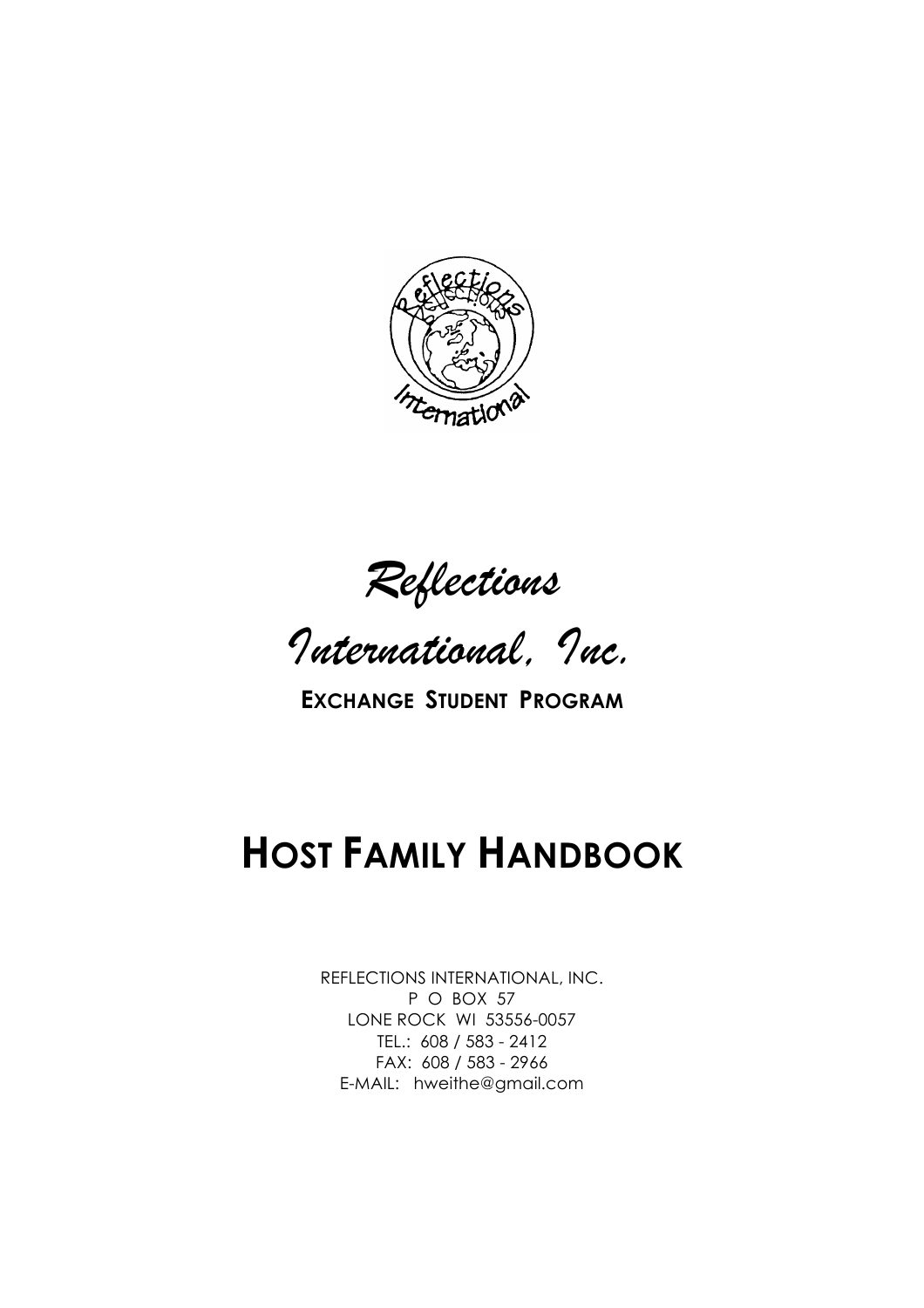# **Table of Contents**

| <b>When Your Student Arrives</b> | 1                |
|----------------------------------|------------------|
| <b>Orientation</b>               | 1                |
| <b>Culture Shock</b>             | $\boldsymbol{2}$ |
| <b>Living Together</b>           | 3                |
| <b>Living Arrangements</b>       | 5                |
| <b>School</b>                    | 5                |
| <b>Social Life</b>               | 6                |
| General                          |                  |
| <b>Dating</b>                    |                  |
| <b>Traveling</b>                 |                  |
| <b>Financial Matters</b>         | 7                |
| <b>Bank Account</b>              |                  |
| <b>Allowance</b>                 |                  |
| <b>Who Pays For What?</b>        |                  |
| <b>Insurance</b>                 | 8                |
| <b>Church and Religion</b>       | 8                |
| <b>Rules</b>                     | 9                |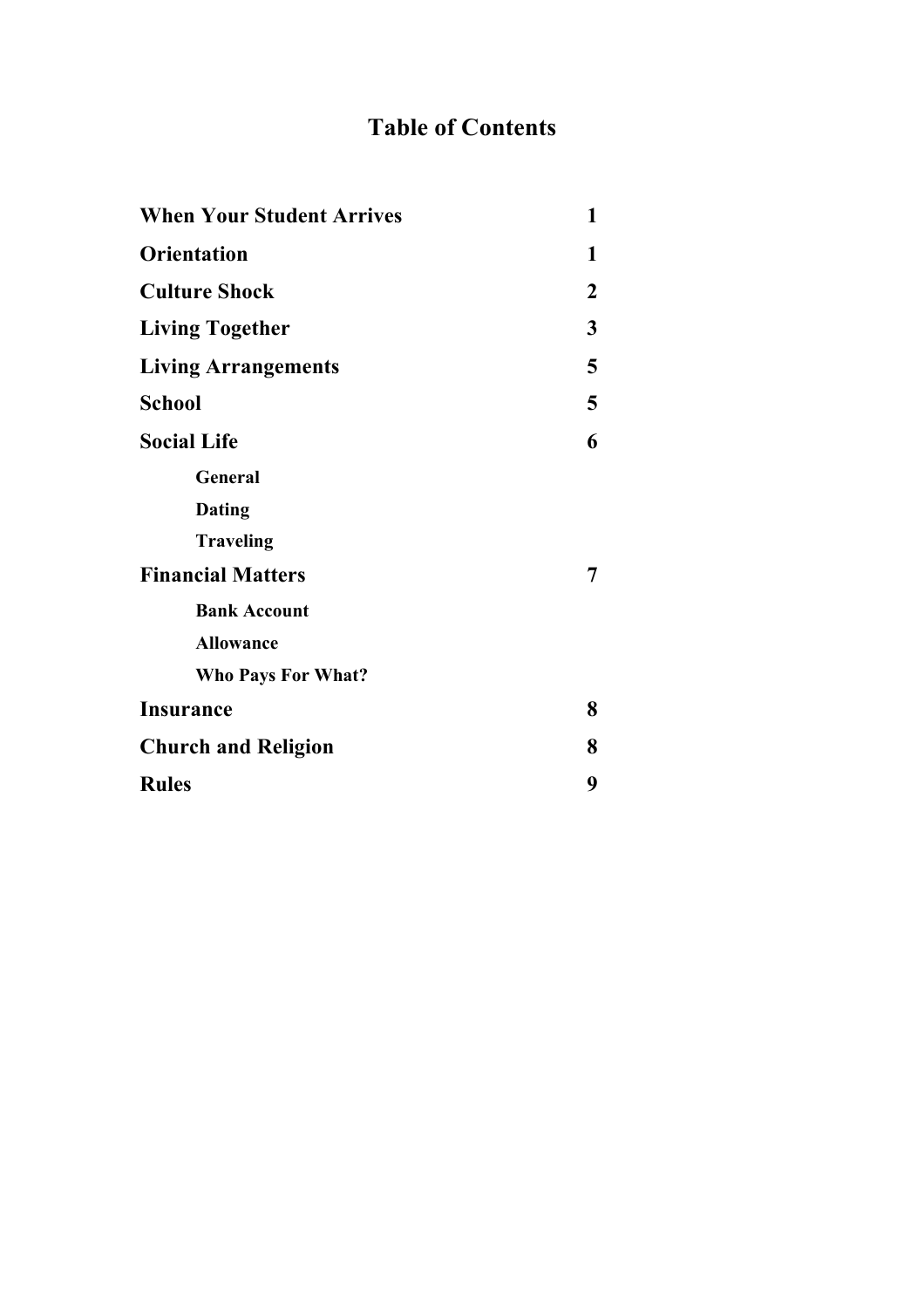## **Dear Host Family**,

I would like to extend a warm welcome to you, as new members of the Reflections International family of hosts.

I believe you'll find that opening your home to a foreign student will be a rewarding experience which will change your life in a very positive way.

Now that you have made the decision to add a new member to your family for a while, you may be wondering what to expect.

On the following pages we have put together guidelines which we hope will cover many typical situations. If you have questions pertaining to what is in this pamphlet, or about anything else, please don't hesitate to call us at (608) 583- 2412.

We'll check in with you once a month to find out how things are going, but we are always ready to assist you and hope you will feel free to contact us any time questions or problems arise.

We look forward to working with you!

Sincerely,

Aus Wirk

Hartmut Weithe President Reflections International**,** Inc**.**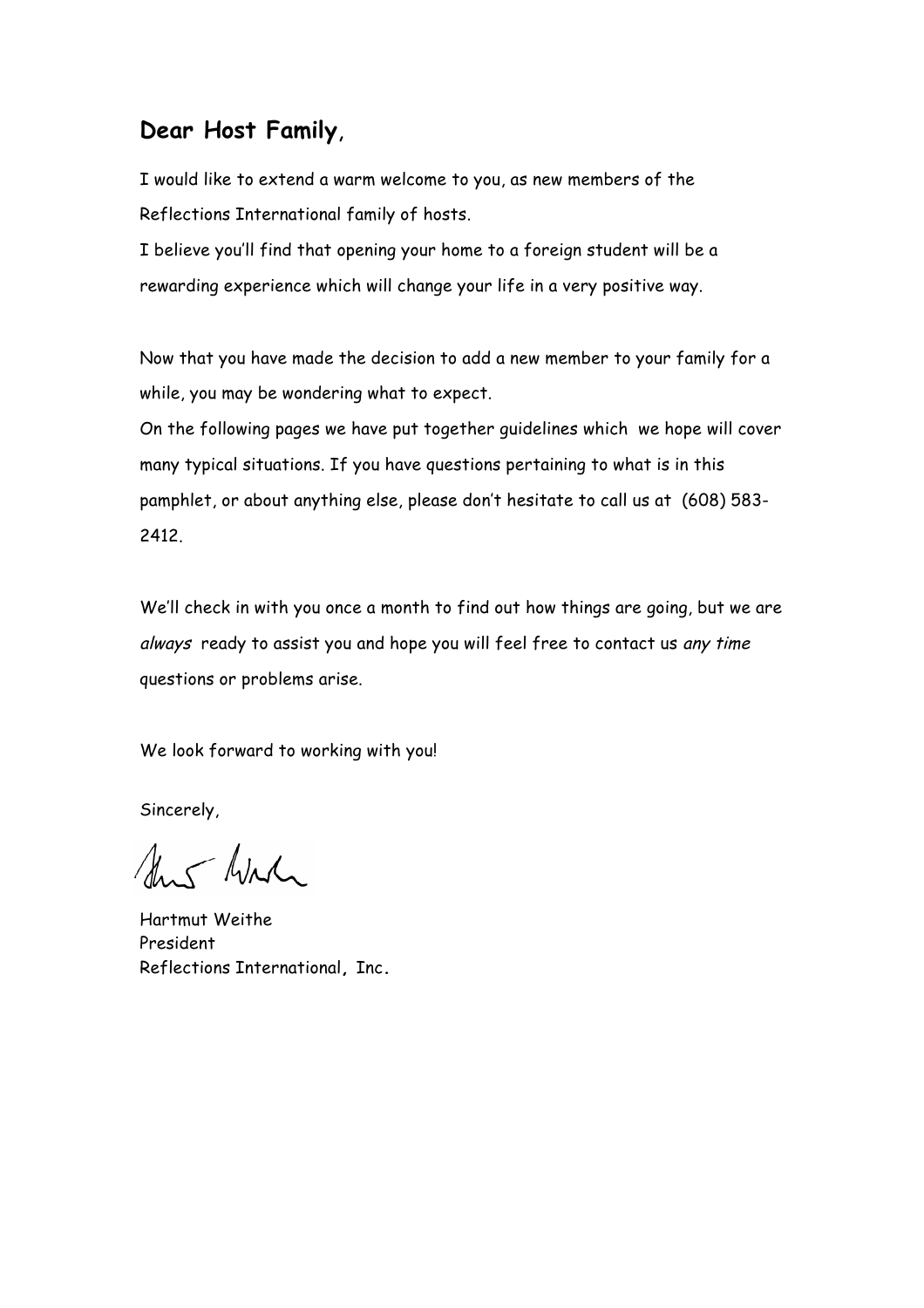#### **When Your Student Arrives**



The students arrive in Chicago. A representative of Reflections International will meet them there and bring them to Wisconsin, where you will meet them at a previously arranged location to take them to your home. A question that arises right

away is: what would you like your student to call you - mom, dad, or your name? A small matter, but it should be addressed so as to avoid any awkwardness right at the outset. And remember, your student has just spent a long time traveling and is probably excited and exhausted and confused. What the student needs most now is a friendly reception and lots of sleep.

There is a seven hour time difference between central Europe and the Midwest, which means your student will be suffering from jet lag for a while. Jet lag does not just mean that the body has to catch up with lost sleep. It means that it takes the body a while to adapt its rhythm to, in this case, a seven-hour time difference. That process may take a few days or a few weeks, as everybody is different.

## **Orientation**

After the students' arrival, before they go home with their host families, Reflections International organizes a group orientation meeting to prepare the students for what is to come.

Before returning home at the end of the school year the students will be required to attend another orientation meeting where they will discuss issues relating to the transition back to their own culture in order to prepare them for their return to Europe.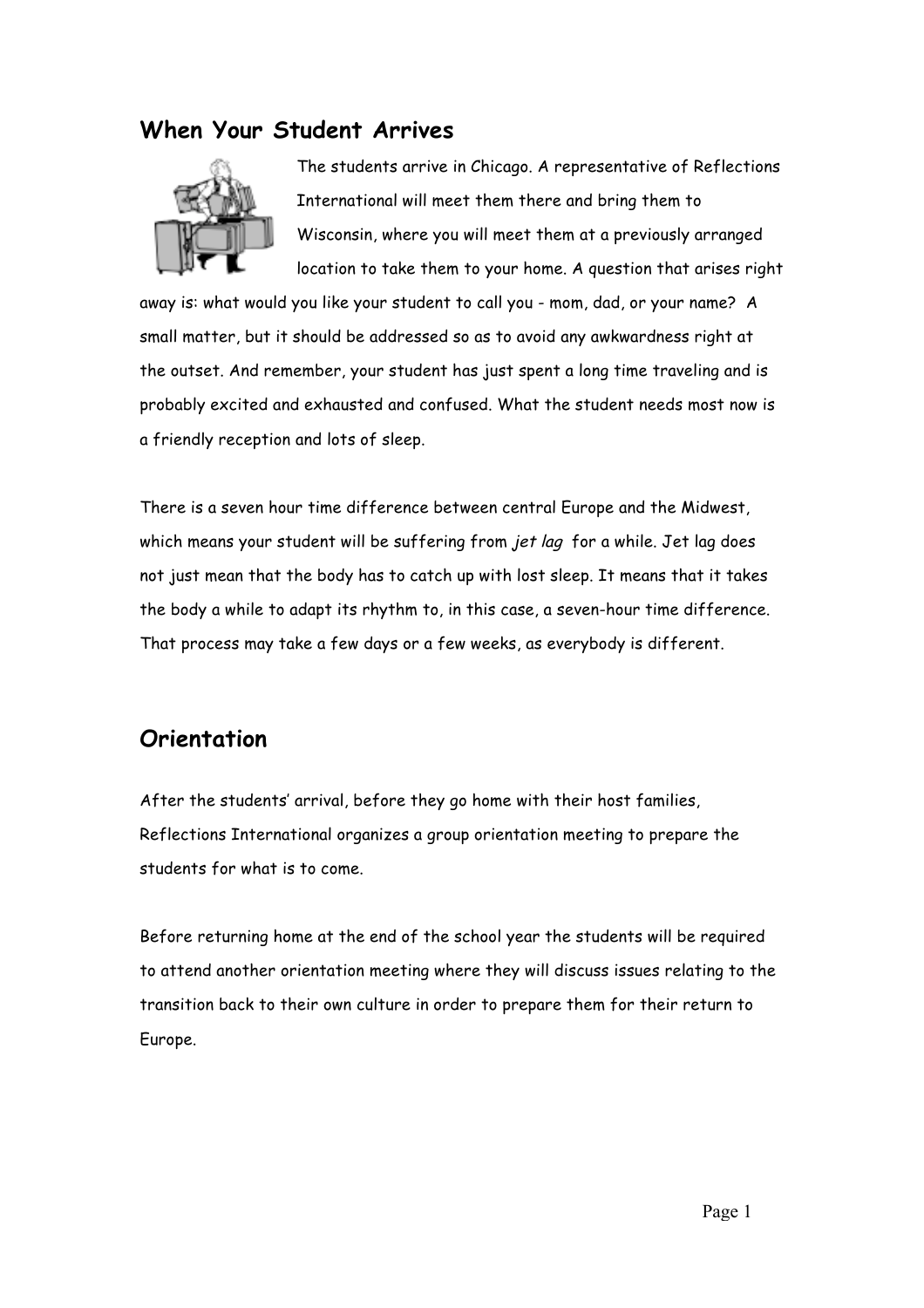#### **Culture Shock**

You can imagine that moving in with a new family in a foreign country will take some adjusting. It is an overwhelming experience to be in a situation where everything and everybody is new, and you have to express yourself in a borrowed language. Your student is young and energetic, and well equipped to deal with such a situation, but this adjustment requires a lot of energy, and eventually exhaustion will set in. It is hard psychologically to feel yourself to be an outsider all the time, even if everybody around you is welcoming and friendly. After all, these kids have left behind everything that was familiar in their lives; their daily routines, their friends, their family, and their language.

As well as they may speak English, they almost certainly cannot express themselves as intelligently as they can in their native tongue. Very often they will feel that they appear stupid, and that they are the only ones who know they are not. They are in a situation in which they have to discover their own inner strengths in order to survive, a process that may take a while. While that process is going on they may very well become depressed, irritable, withdrawn, or critical of their adopted surroundings. You can help them by being consistently kind, understanding, and supportive. Encourage them to be outgoing and active in school, sports, community activities and the like, and in time things will turn around. It is not uncommon for Christmastime to mark a low point in their adjustment cycle. The excitement, the newness of everything has worn off, and Christmas is an emotionally charged time of the year anyway when the student might feel especially lonely, remembering all the wonderful Christmases at home. Now it is your task to be extra sympathetic and kind. Usually things will turn around in January or February. By the time the school year comes to an end, you will really have won a new member of your family who may not want to leave. And you will hate to say good-bye, too. Students who have returned after a year abroad are frequently heard to say "This was the best year of my life." And much of the credit goes to you!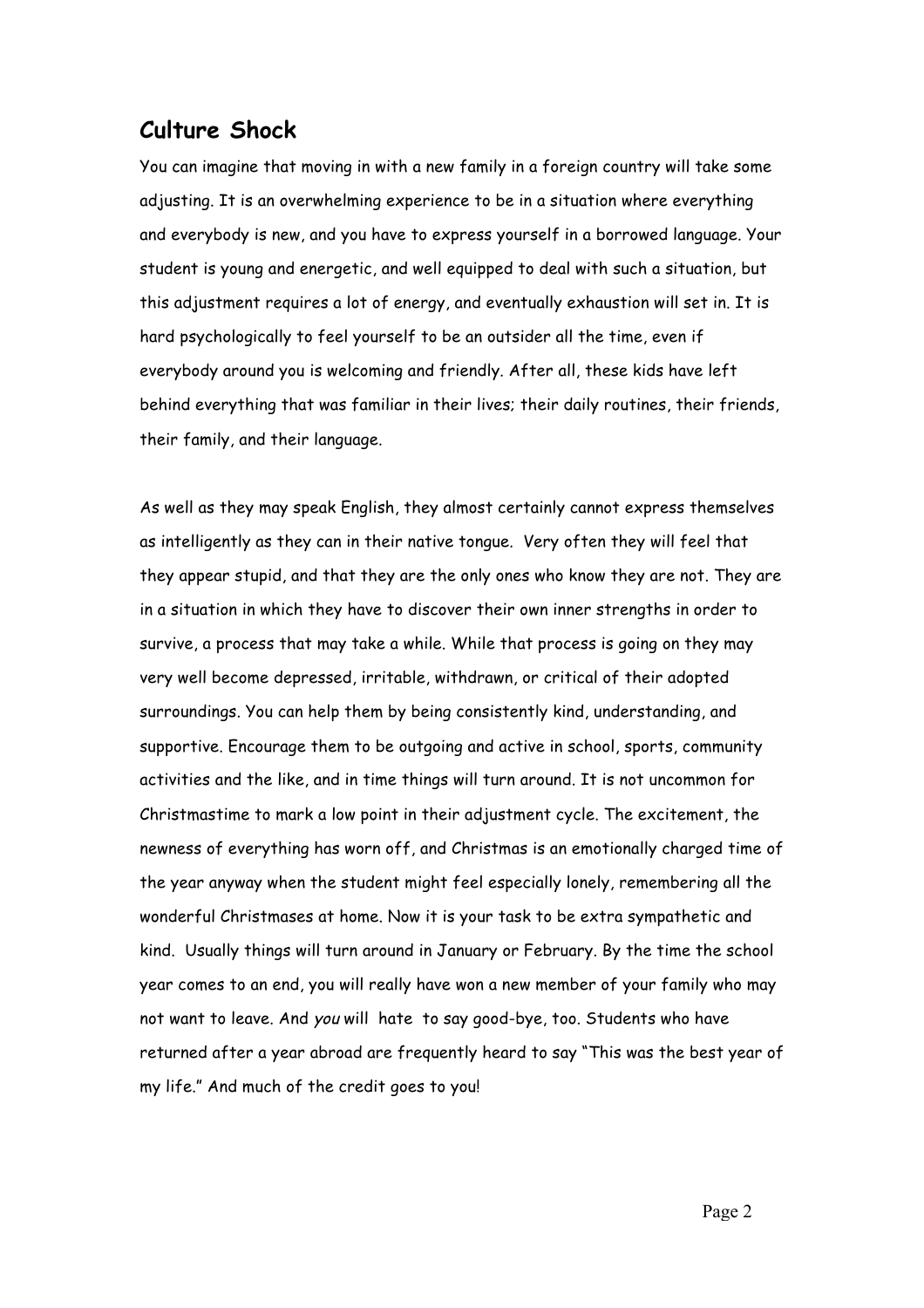# **Living Together**

Remember that the students do not come here as tourists. The purpose of their stay is to become immersed in a new culture, and to experience it from the inside by sharing daily life in an American home. So please welcome the student as a member of your family, not as a guest.

The most important thing for you as a host family is to provide a warm and loving environment, and then it will be possible to solve any problems, should they arise. One possible area of conflict is sibling rivalry. As a new arrival your European son or daughter will be the center of attention for a while, which might make their American brothers or sisters a little jealous. That is quite normal and will often remedy itself with very little intervention on your part.

In any situation where conflict persists we encourage you to have an open and honest discussion of the issues. Be clear about what you think about the matter, and encourage the student to articulate his or her point of view. Many problems turn out to be just misunderstandings, and with good will and common sense it should be possible to work out a solution. And remember that you, the hosts, as well as the student, are encouraged to turn to us at Reflections International any time for help. We are just a phone call away from you.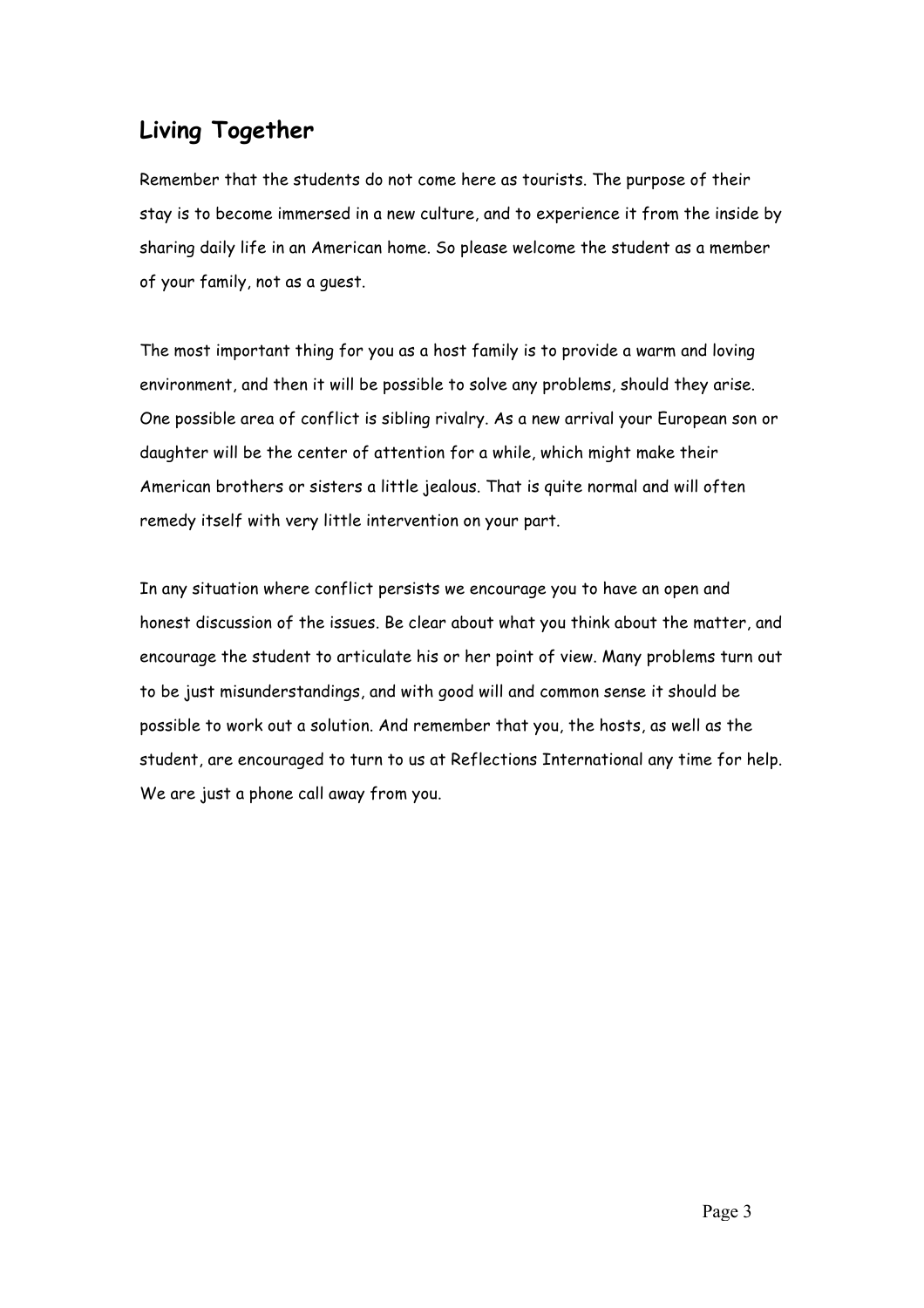Your student will be quite fluent in English, but remember that it can be difficult at times to express yourself in a foreign language, and an even greater difficulty, especially at the beginning, is understanding the native speakers. For simply practical reasons it is virtually impossible for the student to ask for clarification every time he or she does not understand what is said, so there will be many times when you think the student understood you when he or she really did not. Naturally, this may lead to misunderstandings. Try to be sensitive to these possibilities, and as time goes on these difficulties will diminish as the student's ability to speak and understand English will improve.

Remember that you are acting as the student's parents while they live in your home, and as such you have the final authority to decide what they may or may not do. Make it clear from the start what your expectations and house rules are, so the student does not have to find out by trial and error, which could result in problems. In some respects, teenagers in Europe have greater freedom than their counterparts in the USA. You should let them know what the rules here are, and that they have to be obeyed. Curfews come to mind, which don't exist in Germany, or the fact that alcohol and tobacco are strictly forbidden here. The students are required to ask your approval for all activities, and to let you know at any given time, where they are and with whom. As for all rules and regulations concerning the students, please refer to the section on rules.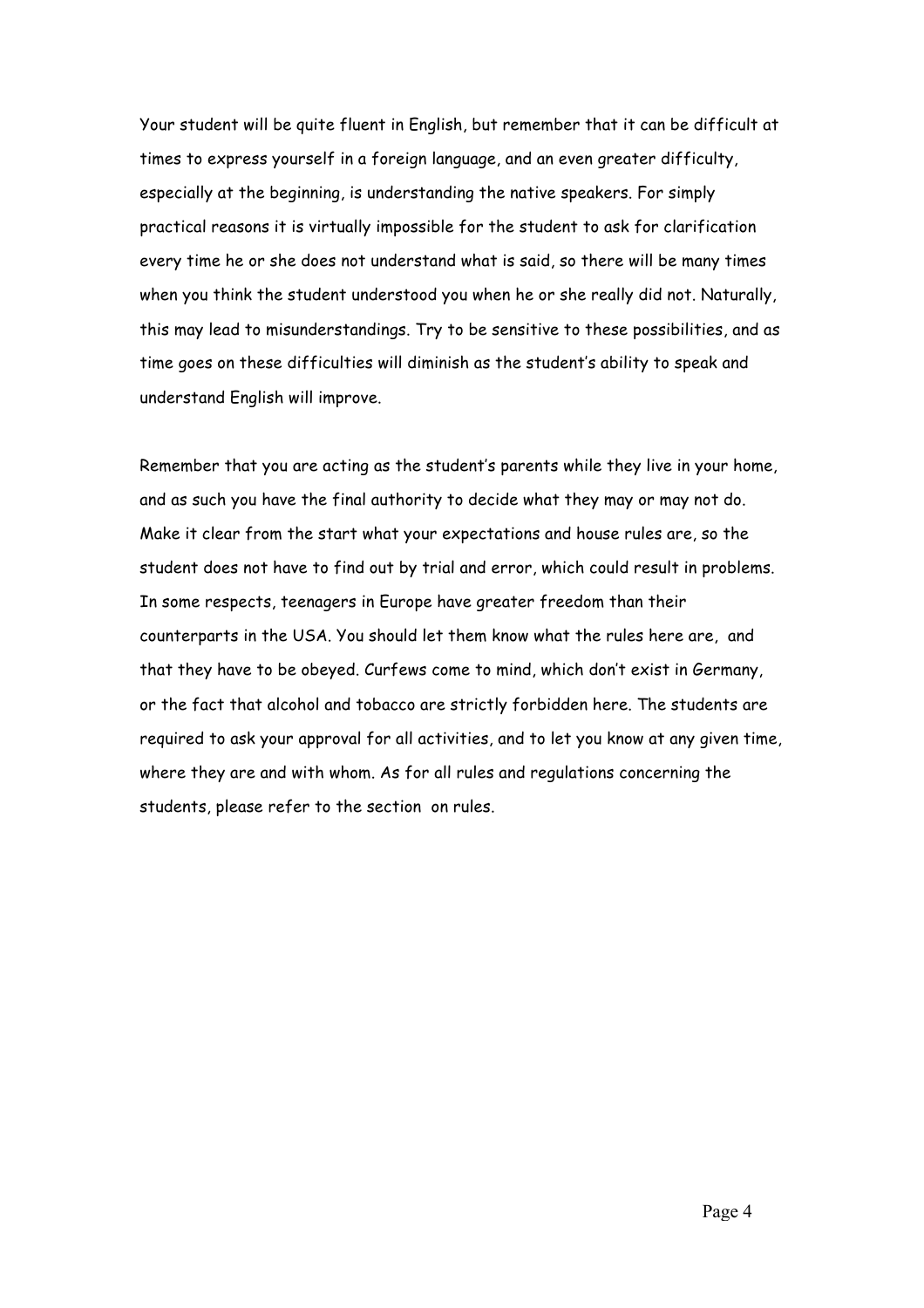## **Living Arrangements**

It is not required that you provide your student with a room of his or her own. We do require, though, that the student have his or her own bed. If she or he shares a room it has to be with another teenager of the same sex.

As the student is to be considered a family member rather than a guest, it follows that he or she participates in the household like any other family member. If your own children are expected to do chores, like doing the dishes, making their own bed, taking out the garbage, etc., your exchange student is expected to share in those chores. Babysitting for younger siblings is acceptable on a restricted basis, but remember, the student's time in this country is limited and valuable, and should be used first and foremost to explore American culture. The students are not allowed to take on regular work in this country (their visa status forbids that), but they are allowed to take small occasional jobs like babysitting or snow shoveling to supplement their income.

## **School**

Reflections International will make the arrangements for your student's attendance at the local high school. The students are expected to take school seriously, even though they may not receive credit for their school work in the U.S. when they return to their native country. Reflections International students are required to maintain at least a C average grade level. At the same time they are not expected to make academic achievement their most important goal. They have to find the balance between the time needed to achieve success in school, and finding time to explore other aspects of American culture. It is advisable to stay in close contact with the guidance counselor who is responsible for your student.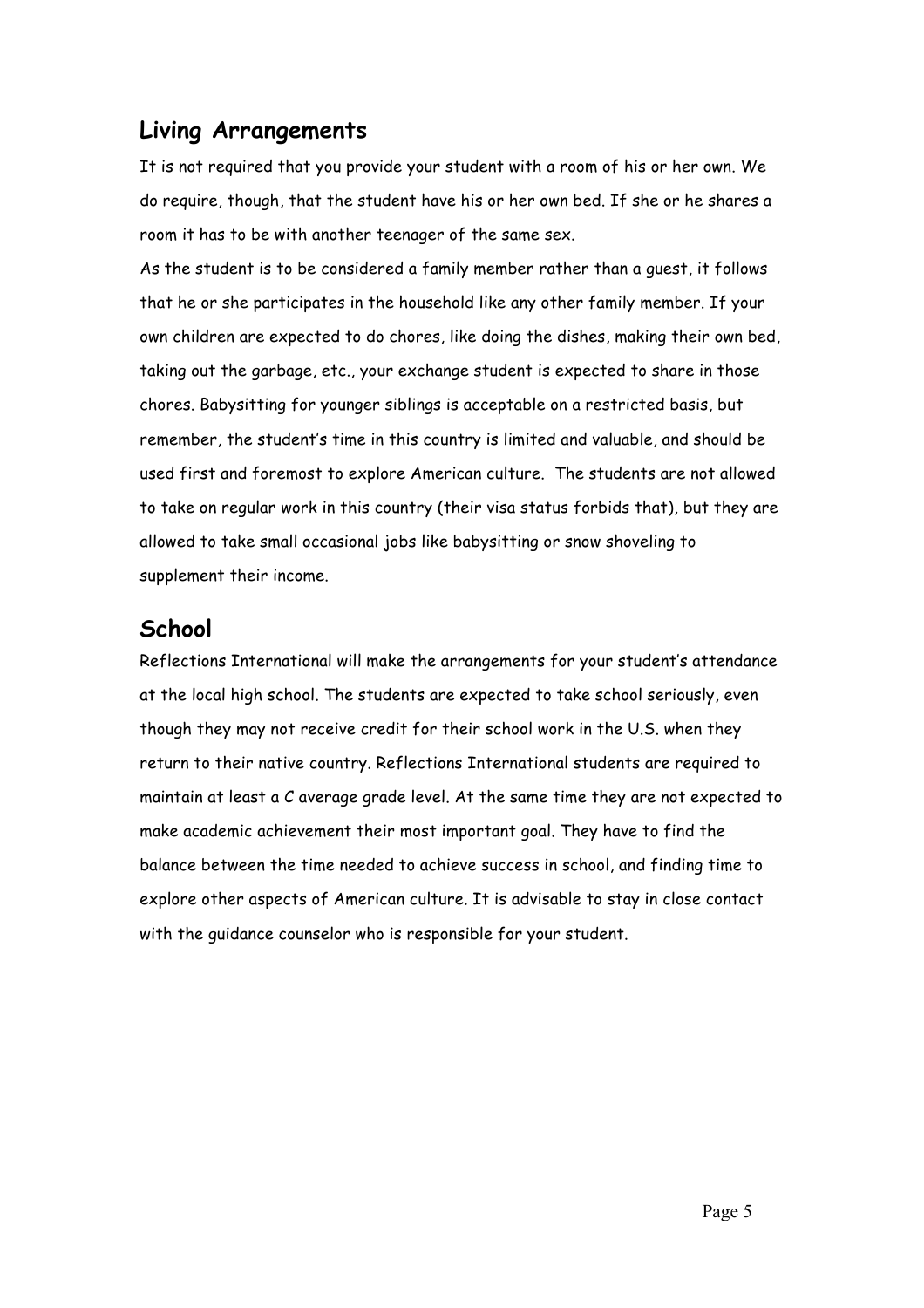# **Social Life**

#### **General**

In school students can participate in a variety of extracurricular activities which offer a chance to meet new people and make new friends. Encourage your student to take advantage of these opportunities, and to be outgoing and sociable. As most of your student's friends will be 16 and older, many of them will have driver's licenses, and will naturally take care of many of your student's transportation needs.

## **Dating**

Falling in love is difficult to regulate. Nevertheless, serious involvement with only one person is discouraged, as during their year in America the students should widen their horizons as much as possible, rather than narrow their focus and have a relationship with just one person.

#### **Traveling**

Please refer to the section on rules to learn about the details governing travel. Reflections International welcomes trips by the student taken with the host family. For trips exceeding a few days, and for trips outside the Continental



United States Reflections International needs to be provided with a travel itinerary prior to departure. If traveling outside the U.S., make sure the student carries his or her passport and DS 2019-form, and that his or

her visa permits multiple entries into the United States. Reflections International offers a variety of optional trips throughout the school year. Many of these are also open to the host family's natural children, if they wish to participate.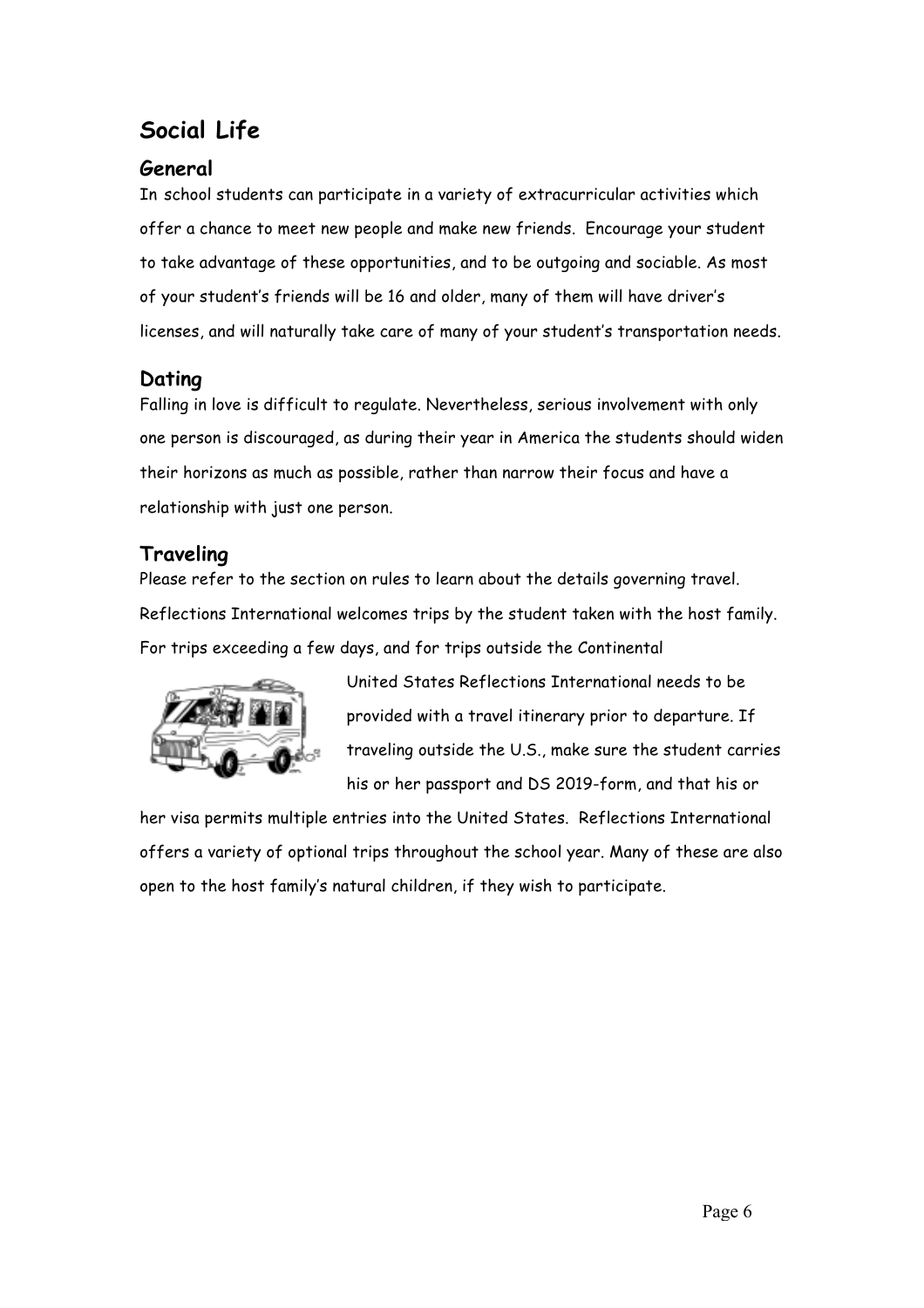### **Financial Matters**



#### **Bank Account**

It is strongly recommended that your student have his or her own bank account. It should be a savings account rather than a checking account, as savings accounts are usually free of charge for persons under 18 years of age, and no adult needs to co-sign. Contact your local bank for details. The host family and the

student are not to open a joint account.

#### **Allowance**

Spending money is the responsibility of the student, not the host family. Reflections International has discussed this topic with the student and the natural parents during the interview in Germany or Switzerland, and it is up to the student and his or her parents, how much spending money they consider adequate, and what arrangements to make for money transfer.

#### **Who Pays For What?**

Financially, you as the host family are only responsible for food and lodging, including a lunch to take to school. If the student prefers to buy lunch at school, this is considered an extra expense and comes out of the student's spending money. If your family eats in a restaurant, exchange students are expected to pay for themselves. The same goes for entertainment such as movie or theater tickets, and long distance telephone calls.

Your student may be tempted to make telephone calls to his or her natural parents. In general these should be discouraged, because they are expensive, and have to be paid for by the student, but also because the easy reach for the phone can delay the necessary process of integration, which sometimes requires some effort. Letter writing, however, is to be encouraged, as it fosters thought and reflection on what is going on in the student's life.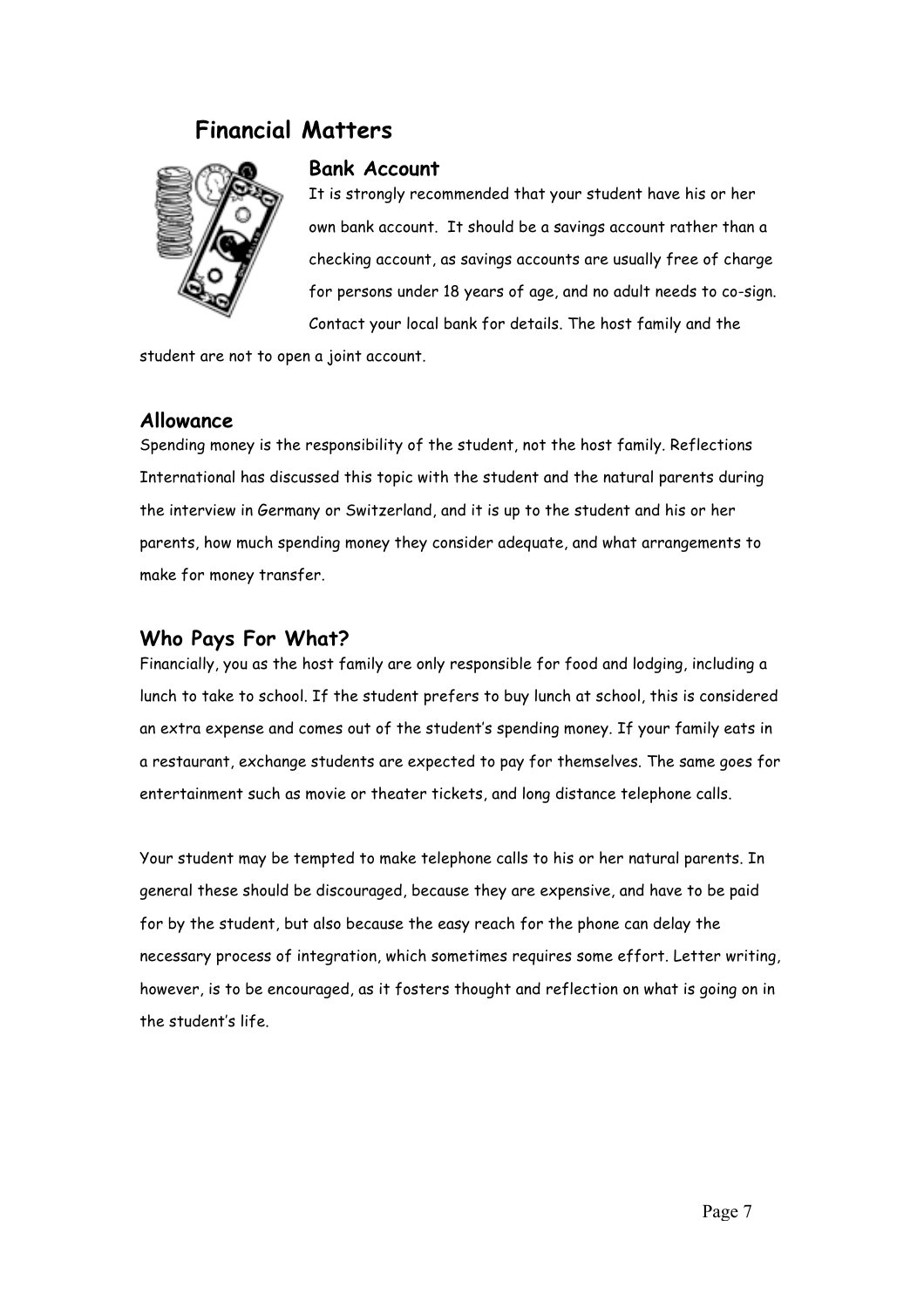## **Insurance**

Reflections International provides the student with health insurance, accident insurance, liability insurance, and traveling insurance. The student has an insurance card showing the policy number. If your student receives any medical treatment, he or she has to fill out an insurance claim form (available from the insurance company or Reflections International) and submit it to the medical provider, who will submit the bill directly to the insurance company. The natural parents or legal guardians of your student have signed a release permitting medical care to be administered, which you will find on page 4 of the student's Certificate of Health.

# **Church and Religion**

Exchange students may choose to either participate or not participate in the host family's religious activities, seek out a church of their own, or not attend religious services at all. However, Reflections International encourages the students to participate in the host family's activities, as religion constitutes an important part of American life, and so is a part of the culture that should be explored. Furthermore it offers another avenue for social contacts.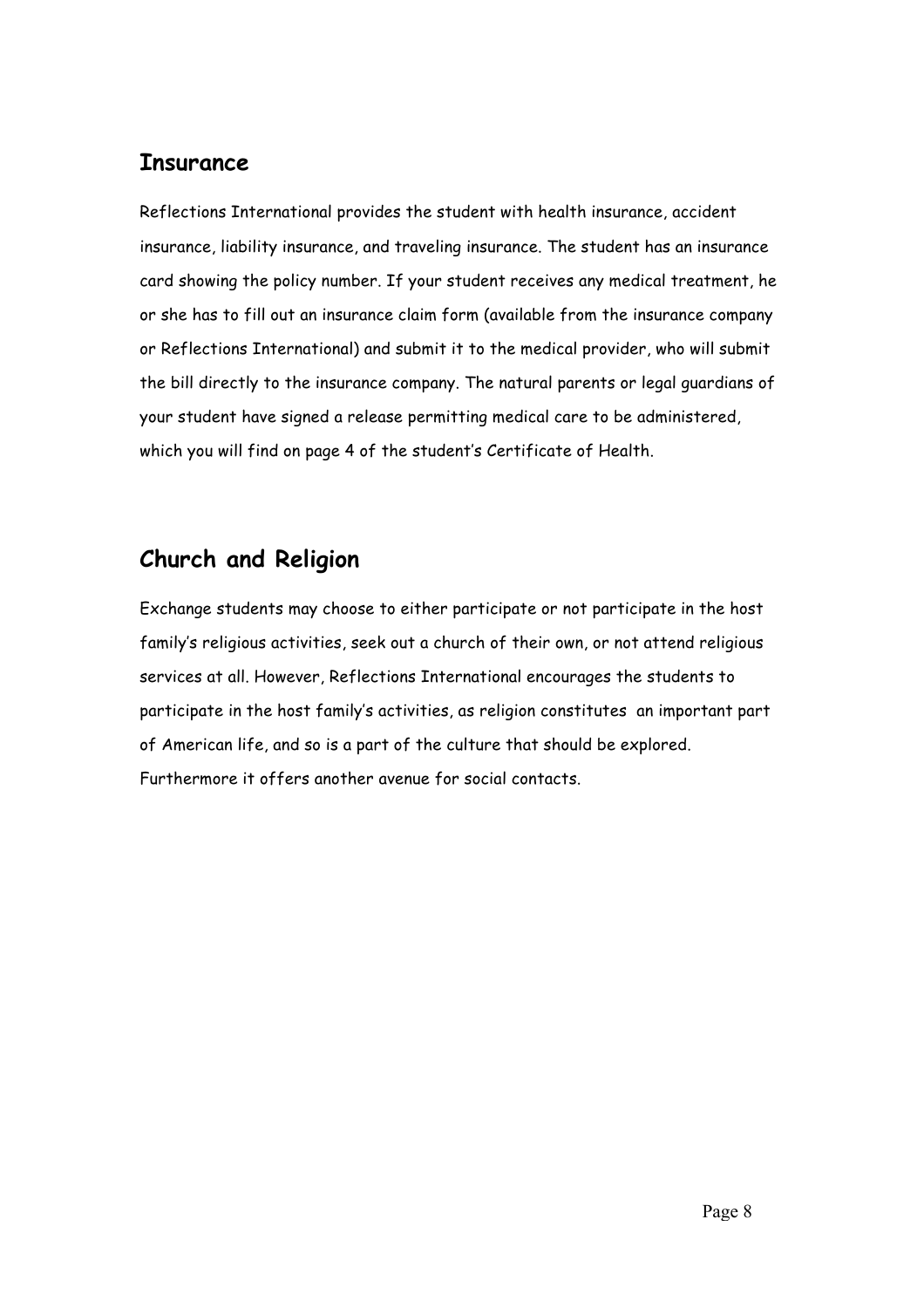## **Rules**

The student and the student's natural parent(s) and/or legal guardian(s) agree to comply with the following rules while participating in the Reflections International (henceforth referred to as 'Reflections International' or 'RI') Exchange Student Program. Participation begins with boarding the flight to the host country and ends with leaving the return flight to the home country. In the case of violation of some or all of these rules RI reserves the right to return the student to their home country prematurely.

- 1. The student is obligated to behave in an honest and trustworthy manner, as the host - student relationship is based largely on trust. A severe violation of trust by the student (which includes, but is not limited to, violating these Binding Rules) gives RI the right to end the student's stay prematurely due to breach of contract.
- 2. Regular high school attendance is mandatory. Students are expected to put forth their best effort and conform to the standards of achievement designated by the school in which they are enrolled. In addition RI requires that they maintain a "C" average grade level and that they pass every class. A single failing grade ("F") on a report card, regardless of the grade point average, constitutes a breach of contract and may result in the student being sent back to his/her home country.
- 3. Athletic eligibility or participation is not guaranteed.
- 4. The student agrees to live by the host family's rules and to do his/her best to become integrated into the life of the host family, and to participate fully in the hosts' family life. At all times the host family must be informed and has to approve of the student's activities, whereabouts, and companions.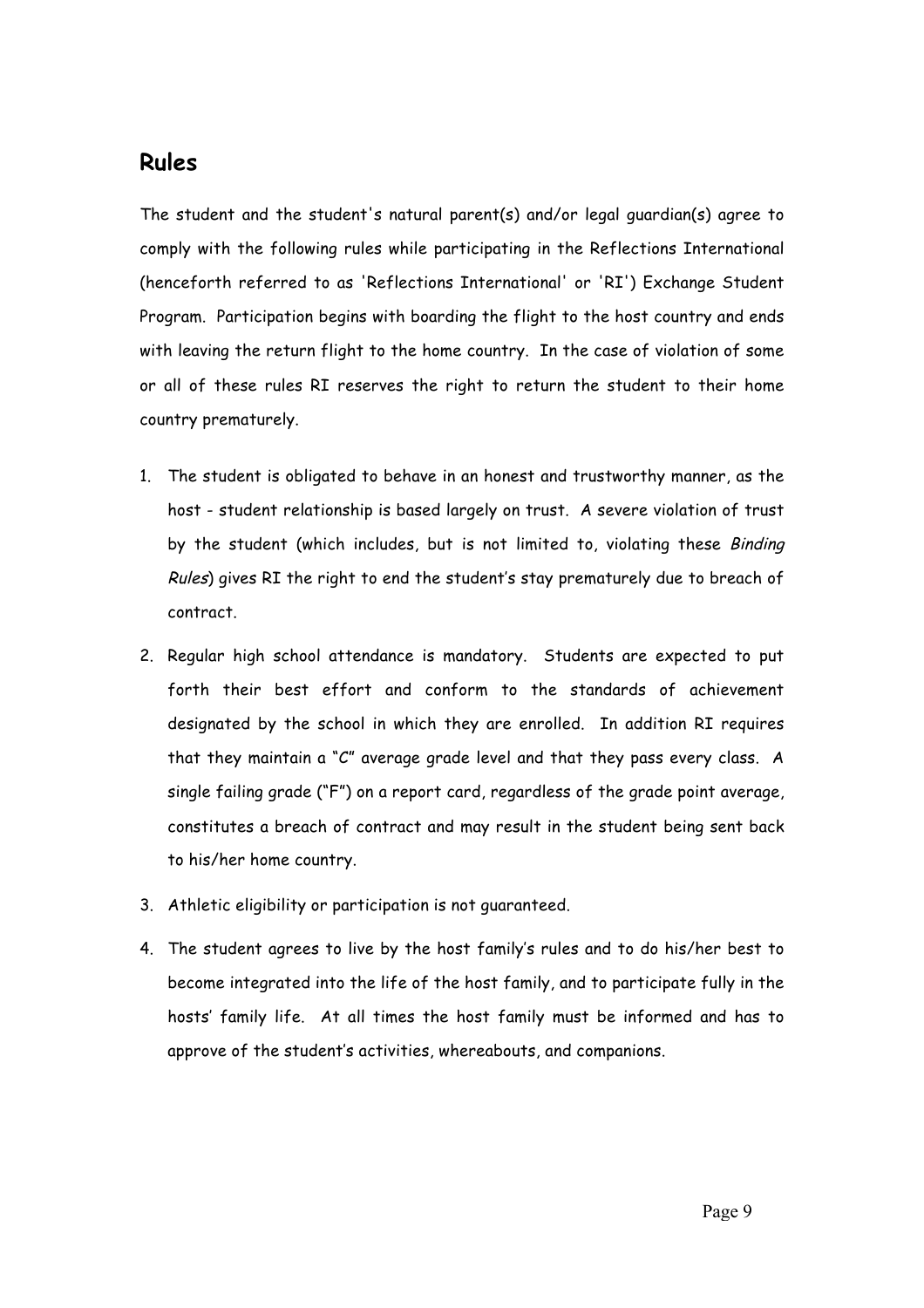- 5. All local, state and federal laws must be obeyed.
- 6. Should problems arise between the student and the host family, the student shall not bring these problems to the attention of people outside the family. The first step to a solution is communication, a conversation between student and hosts in order to clarify what the problems are, and then to try to come to a solution. Should the student alone not be able to solve the problems with the hosts, he/she is obligated to contact his Reflections International representative who will then assist him/her until a solution to the problems has been found.
- 7. Students participating in an RI program are not allowed to buy and/or consume alcoholic beverages and tobacco products.
- 8. Students must not buy, use, own or sell illegal substances, illegal drugs or drug paraphernalia (see also rule #5), or associate with anyone involved with illegal substances in any way. If there is reasonable cause to suspect that the student has consumed illegal substances, RI can demand that the student be given a drug test. Refusal to submit to a drug test will be taken as an admission of guilt and automatically lead to the student's being sent back to the home country immediately due to breach of contract.
- 9. Driving of cars or motorcycles while participating in the RI program is not allowed, even if the student has a valid driver's license. Wisconsin law makes it impossible for exchange students to obtain a driver's license.
- 10. Students are not allowed to own, rent or lease a car, motorcycle or moped, or to have another person buy, rent or lease a car, motorcycle or moped for them.
- 11. Students may not travel by themselves or with other teenagers. However, travel outside the local area with the host parents or an adult person or a group approved by the host parents and RI is permitted. Students may travel alone to visit a relative residing in the USA provided they obtain written permission from their natural parents, a written Page 10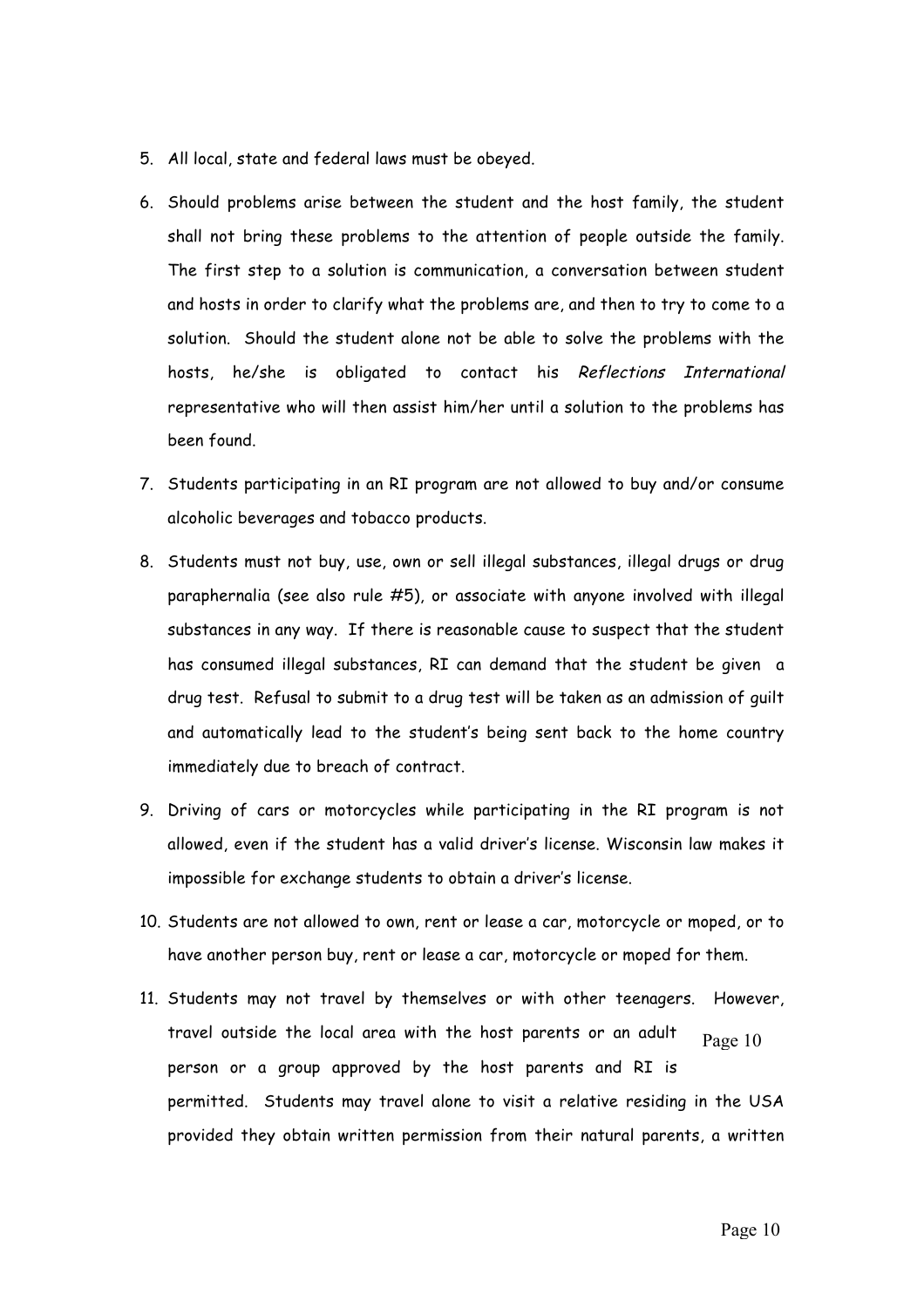invitation from the relatives they intend to visit, and the consent of the host family and RI.

- 12. While they are participating in the RI Exchange Student Program the students must not visit their home country except in the case of an emergency as, for example, a death in the family. Permission by RI is required.
- 13. If the student wants to participate in potentially dangerous activities like hunting, bungee jumping, hang gliding, participating in driver's education etc., he or she has to obtain written permission from the natural parents and the consent of the host parents.
- 14. Hitchhiking is prohibited.
- 15. Students are not allowed to work outside the home, with the exception of jobs like babysitting, lawn mowing etc.
- 16. RI does **not** accept students who smoke, smoking is prohibited for RI students.
- 17. RI students are not allowed to have sexual relations. Far-reaching life decisions, e.g. marriage, engagement to be married, tattoos, change of religious affiliation, etc. are forbidden to the student while he/she is participating in the RI exchange program.
- 18. Siblings, friends and relatives are not allowed to visit the exchange student while he/she is enrolled in the program, and RI strongly discourages even the natural parents from visiting during the exchange year. If the parents must visit, they should do so at the end of the student's stay.
- 19. The students must enter and, at the end of their stay, leave the country according to the travel arrangements made by RI.
- 20. Students are required to establish a bank account separate from that of their host family. The students are not allowed to borrow money from their host family.